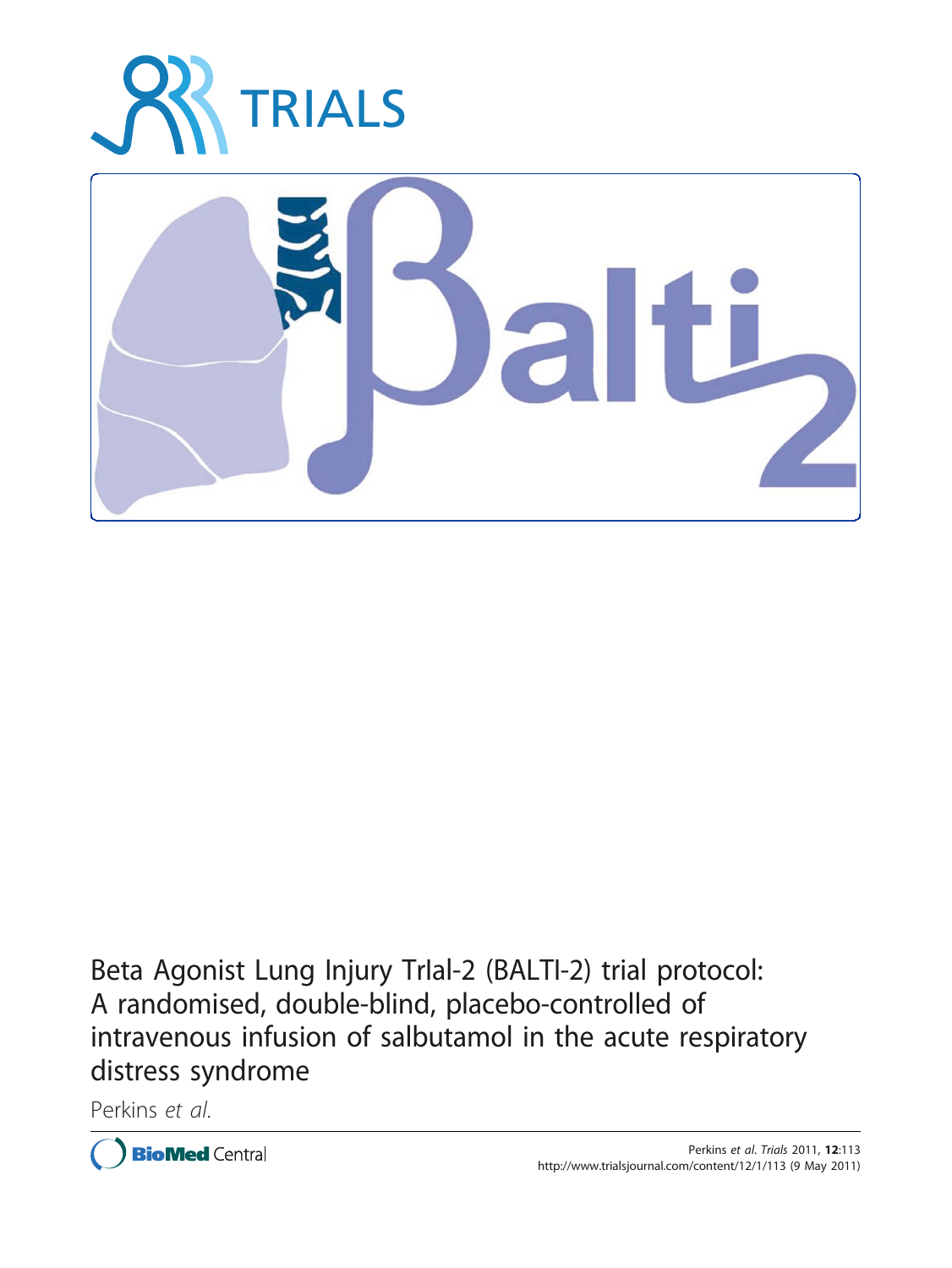## **STUDY PROTOCOL CONSUMING THE CONSUMING OPEN ACCESS**



# Beta Agonist Lung Injury TrIal-2 (BALTI-2) trial protocol: A randomised, double-blind, placebocontrolled of intravenous infusion of salbutamol in the acute respiratory distress syndrome

Gavin D Perkins<sup>1,2\*</sup>, Simon Gates<sup>1</sup>, Sarah E Lamb<sup>1</sup>, Chris McCabe<sup>3</sup>, Duncan Young<sup>4</sup> and Fang Gao<sup>1,2</sup>

### Abstract

Background: The Acute Respiratory Distress Syndrome (ARDS) is a common cause of respiratory failure in critically ill patients. Experimental studies suggest that treatment with beta agonists may be helpful in ARDS. The Beta Agonist Lung Injury TrIal (BALTI-2) is a multicentre, pragmatic, randomised, double-blind, placebo-controlled clinical trial which aims to determine if sustained treatment with intravenous (IV) salbutamol will improve survival in ARDS.

Methods/Design: Patients fulfilling the American-European Consensus Conference Definition of ARDS will be randomised in a 1:1 ratio to receive an IV infusion either of salbutamol (15 µg kg ideal body weight<sup>-1</sup> hr<sup>-1</sup>) or placebo (0.9% sodium chloride solution), for a maximum of seven days. Allocation to randomised groups will use minimisation to ensure balance with respect to hospital of recruitment, age group (<64, 65-84, >85 years) and PaO<sub>2</sub>/FiO<sub>2</sub> ratio (≤6.7, 6.8- 13.2, ≥13.3 kPa). Data will be recorded by participating ICUs until hospital discharge, and all surviving patients will be followed up by post at six and twelve months post randomisation. The primary outcome is mortality at 28 days after randomisation; secondary outcomes are mortality in ICU, mortality in hospital, number of ventilator-free days, number of organ failure-free days, mortality at twelve months post-randomisation, quality of life at six and twelve months, length of stay in ICU, length of stay in hospital, adverse effects (tachycardia, arrhythmia or other side effects sufficient to stop treatment drug). 1,334 patients will be recruited from about fifty ICUs in the UK. An economic evaluation will be conducted alongside the trial.

**Trial Registration:** Current Controlled Trials [ISRCTN38366450.](http://www.controlled-trials.com/ISRCTN38366450)

### Background

The acute respiratory distress syndrome (ARDS) is a condition characterised by a failure of pulmonary oxygen exchange due to increased alveolar-capillary permeability and resultant lung oedema [\[1\]](#page-8-0). It can be caused by primary lung conditions such as aspiration, pneumonia, or can arise as a complication of non-pulmonary conditions such as severe sepsis. ARDS is defined by the 1994 American-European Consensus Conference [\[2](#page-8-0)] as the acute onset of hypoxaemia (PaO<sub>2</sub>:FiO<sub>2</sub> ratio of < 200mm Hg), bilateral infiltrates on a chest radiograph in the absence of cardiogenic causes of pulmonary oedema.

ARDS is common, The ALIVE study reported 13.3% of patients who require mechanical ventilation have ARDS [[3](#page-8-0)]. Intensive Care Unit (ICU) mortality is estimated at 41-46%, corresponding to about 2,200 deaths per year in the UK [[4,5](#page-8-0)]. Patients with ARDS consume significantly more resources than matched patients without ARDS since they require a longer ICU and hospital stay (median 17 vs 8 days and 31 vs 25 days, respectively) [\[3](#page-8-0)], and convalescence on the ward and subsequent rehabilitation in the community. The quality of life after ARDS is significantly reduced with 35% unable to return to work 24 months after hospital discharge [\[6](#page-8-0),[7\]](#page-8-0). ARDS has no primary pharmacological treatments proven to improve outcome other than supportive care with a lung-protective ventilator strategy [[8\]](#page-8-0).



© 2011 Perkins et al; licensee BioMed Central Ltd. This is an Open Access article distributed under the terms of the Creative Commons Attribution License [\(http://creativecommons.org/licenses/by/2.0](http://creativecommons.org/licenses/by/2.0)), which permits unrestricted use, distribution, and reproduction in any medium, provided the original work is properly cited.

<sup>\*</sup> Correspondence: [g.d.perkins@warwick.ac.uk](mailto:g.d.perkins@warwick.ac.uk)

<sup>&</sup>lt;sup>1</sup>University of Warwick, Warwick Medical School Clinical Trials Unit, Warwick, CV4 7AL, UK

Full list of author information is available at the end of the article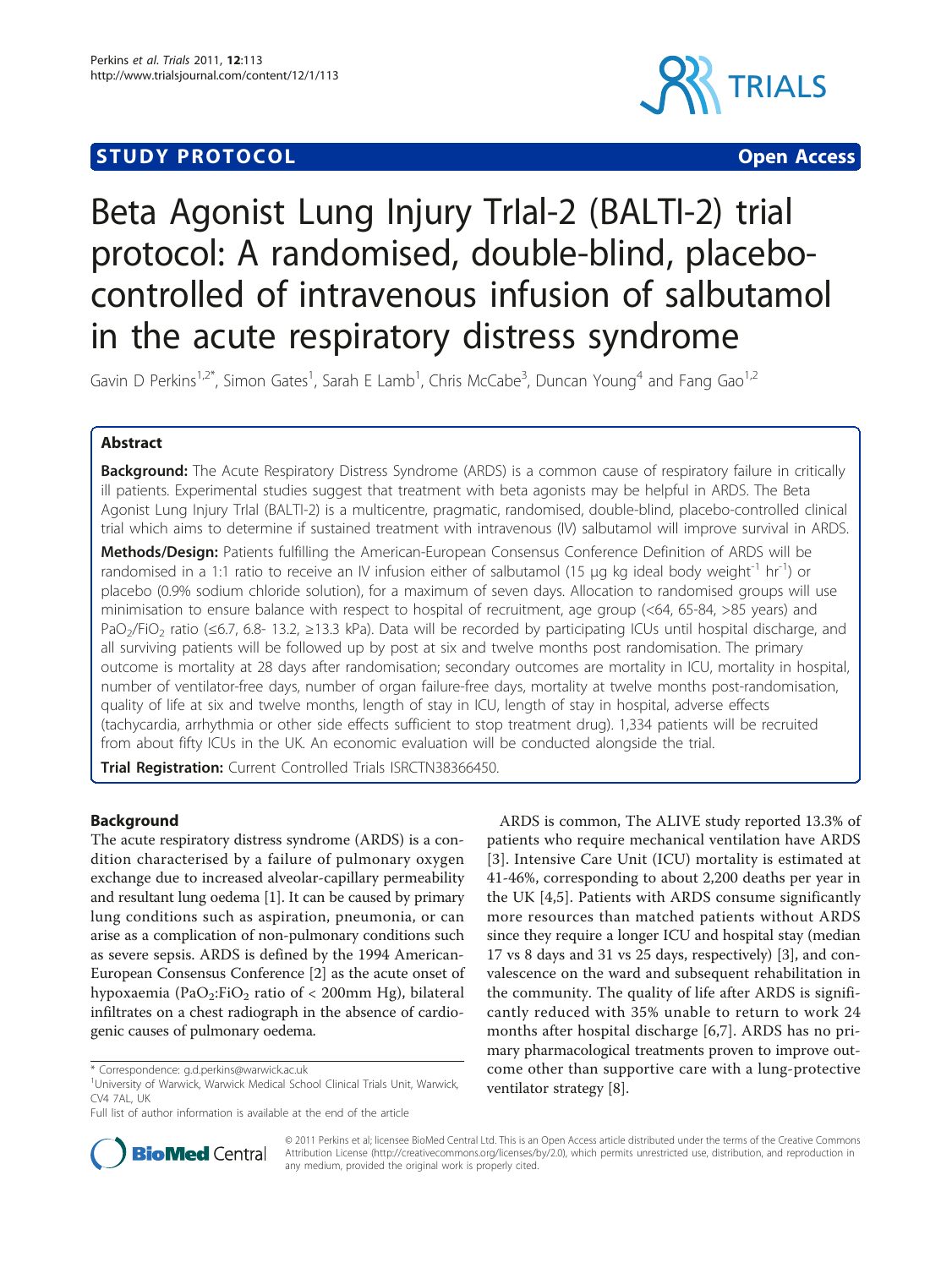Laboratory studies over the last 20 years suggest a potential therapeutic role for  $\beta_2$  agonists in ARDS [[9\]](#page-8-0). In brief, evidence suggests these agents reduce alveolar inflammation [[10,11\]](#page-8-0), improve endothelial/epithelial barrier function [[12,13](#page-8-0)], accelerate alveolar fluid clearance [[14\]](#page-8-0) and enhance epithelial repair [\[13,15](#page-8-0)]. A single centre phase 2 trial (Beta Agonist Lung Injury TrIal-1; BALTI-1) investigated the efficacy of intravenous salbutamol on in-vivo fluid clearance through serial measurement of extra-vascular lung water in 40 patients with ARDS [\[16](#page-8-0)]. The study demonstrated that a sustained intravenous infusion of salbutamol (15 μg kg ideal body weight<sup>-1</sup> hr<sup>-1</sup>) over 7 days significantly reduced lung water (day 7 lung water mean (SD), 9.2 (6) vs 13.2 (3) ml  $kg^{-1}$ , P = 0.038) and plateau airway pressures (23.9(3.8) vs 29.5(7.2) cm  $H<sub>2</sub>O$ , P = 0.049). This study provided proof of concept that treatment with intravenous beta agonists may influence alveolar fluid clearance. The study lacked sufficient power to measure the effect on other clinical and cost effectiveness outcomes. The BALTI-2 trial was conceived to test the hypothesis that sustained treatment with intravenous beta agonists in ARDS would improve 28 day mortality and other clinical and cost effectiveness outcomes.

### Methods/Design

### Trial Summary

BALTI-2 is a multicentre, pragmatic, randomised, double-blind, placebo-controlled clinical trial. Patients fulfilling the American-European Consensus Conference Definition of ARDS will be randomised in a 1:1 ratio to receive an IV infusion either of salbutamol (15 μg kg ideal body weight<sup>-1</sup> hr<sup>-1</sup>) or placebo (0.9% sodium chloride solution), for a maximum of seven days. Allocation to randomised groups will use minimisation to ensure balance with respect to hospital of recruitment, age group (<64, 65-84, >85 years) and PaO<sub>2</sub>/FiO<sub>2</sub> ratio (≤6.7, 6.8-13.2, ≥13.3 kPa). The trial will be fully blinded and all drugs will be packaged identically, so that patients, clinicians or investigators will not know which patients are in each arm. Data will be recorded by participating ICUs until hospital discharge, and all surviving patients will be followed up by post at six and twelve months post randomisation. The primary outcome is mortality at 28 days after randomisation; secondary outcomes are mortality in ICU, mortality in hospital, number of ventilator-free days, number of non-pulmonary organ failure-free days, mortality at twelve months post-randomisation, quality of life at six and twelve months, length of stay in ICU, length of stay in hospital, adverse effects (e.g. tachycardia, arrhythmia, lactic acidosis). 1,334 patients will be recruited from about fifty ICUs in the UK, and an economic evaluation will be conducted alongside the trial.

#### Approvals

The trial is approved by Oxfordshire REC "A" (06/Q1604/ 123) and MHRA CTA number 24698/0004/001 and EudraCT Number: 2006-002647-86. The trial is registered on the International Standard Randomised Controlled Trial Registry (ISRCTN38366450). The trial is co-sponsored by the University of Warwick and Heart of England NHS Foundation Trust ([http://www.heartofengland.nhs.](http://www.heartofengland.nhs.uk/) [uk/](http://www.heartofengland.nhs.uk/) ). The trial is being coordinated by the Warwick Clinical Trials Unit (<http://www.warwick.ac.uk/go/ctu>). The trial is funded by the Medical Research Council (MRC) and will be conducted in accordance with Good Clinical Practice Guidelines, applicable UK Clinical Trials Regulations and the Standard Operating Procedures of the Warwick Clinical Trials Unit. The trial will be reported in line with the Consolidated Standards of Reporting Trials (CONSORT) 2010 guidelines [\[17\]](#page-8-0).

### Outcome measures

The primary outcome of the study is all cause mortality 28 days after randomisation. Secondary outcomes are mortality before (first) discharge from ICU; mortality before (first) discharge from hospital; number of ventilator-free days; number of non-pulmonary organ failurefree days; duration of ICU and hospital stay; health related quality of life and mortality at twelve months post randomisation.

Ventilator free days were defined in accordance with the ARDSnet criteria [[18\]](#page-8-0) as the number of calendar days after initiating unassisted breathing to day 28 after randomisation, assuming a patient survives for at least 48 consecutive hours after initiating unassisted breathing. Un-assisted breathing is defined as one of at least 48 consecutive hours of (1) being extubated with face mask, nasal prong oxygen, or room air (2) T-tube breathing (3) Tracheostomy mask breathing, CPAP = 5 cm  $H_2$ 0 without pressure support of intermittent mandatory ventilation assistance.

Non-pulmonary organ failure-free days are defined as the number of days in the first 28 days after randomization that the patient has none of: respiratory support, cardiovascular support, renal support, or neurological support. Organ failure was defined according to Critical Care Minimum Dataset definitions [\[19\]](#page-8-0).

The frequency with which the following events occur will be reported (1) tachycardia sufficient to stop treatment with trial drug (2) new arrhythmia sufficient to stop treatment with trial drug (3) other side effects sufficient to stop treatment with trial drug (4) serious adverse events and suspected unexpected serious adverse reactions.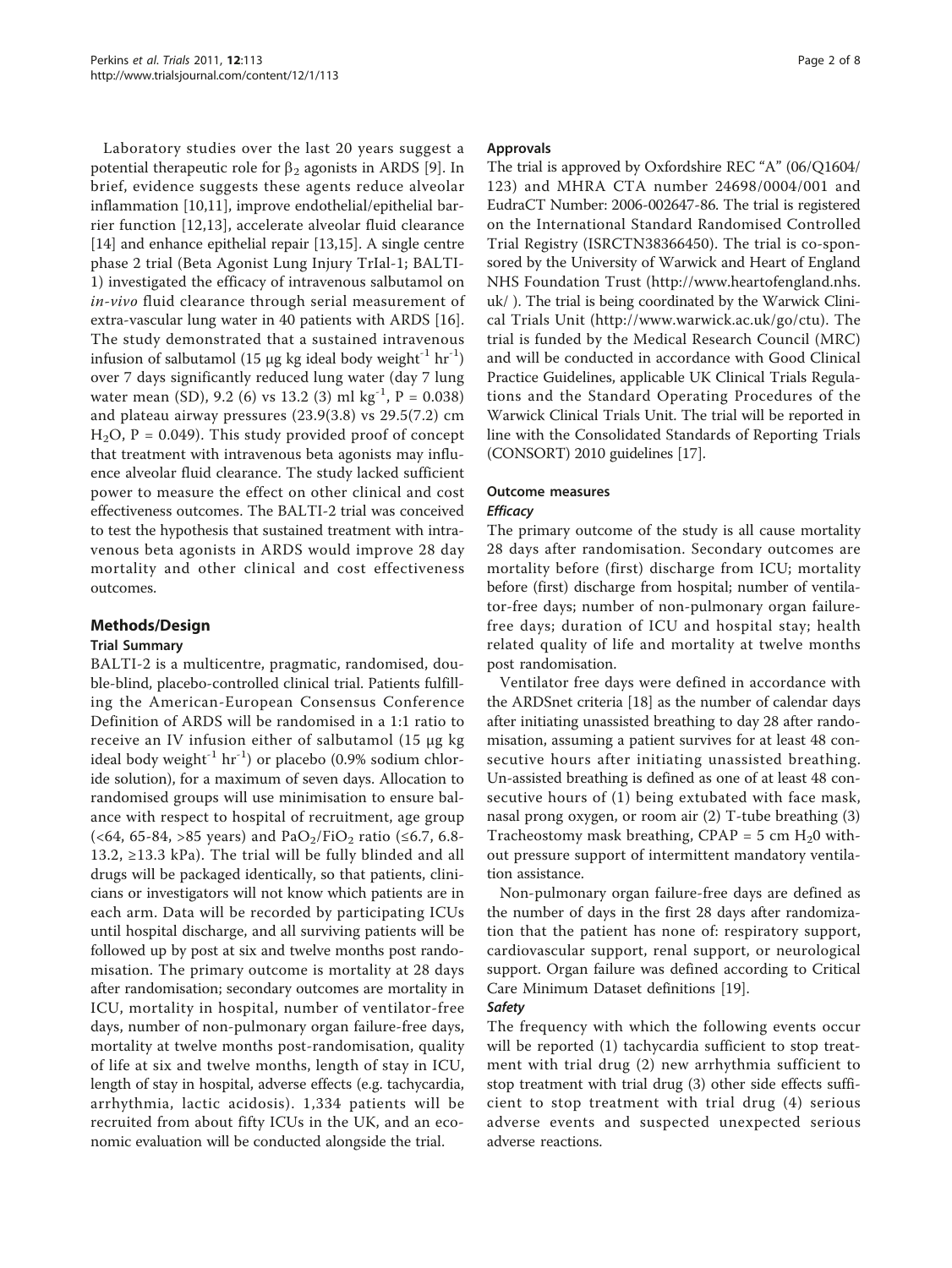#### **Others**

Health related quality of life will be measured using EQ-5D and SF-12 at six and twelve months after randomisation. Resource use including length of ICU and hospital stay; health service contacts up to twelve months after randomisation; out of pocket expenditure and time away from work.

#### Eligibility Criteria

Ventilated patients will be screened daily for the development of ARDS. Adult (age > 16) patients are eligible to be included if they are intubated and ventilated within 72 hours of onset of ARDS. ARDS is defined in accordance with the American-European consensus conference definition of acute onset of severe hypoxaemic respiratory failure (PaO<sub>2</sub>/FiO<sub>2</sub> ratio  $\leq$  26.7 kPa) with bilateral infiltrates on the chest radiograph in the absence of clinical evidence of left atrial hypertension. Patients will be excluded if they are known to be pregnant; are receiving current treatment with intravenous  $\beta_2$ -agonists or have a requirement for on-going regular nebulised/inhaled  $\beta_2$ -agonists; are being treated with  $\beta$ -adrenergic antagonists (" $\beta$ -blockers"); treatment withdrawal is imminent; chronic liver disease, defined as Child-Pugh grade C; enrolled in another clinical trial of an investigational medicinal product in the last 28 days;

#### Consent

Consent will be sought from the patients themselves if this is possible, but it is recognised that in the majority of cases patients will be unable to give informed consent due to alterations in their level of consciousness caused by illness and therapeutic sedation. In this situation informed consent will be sought from a Personal Legal Representative or Professional Legal representative. Retrospective consent/consent to continue will be sought from surviving patients enrolled through consent from a personal/professional legal representative.

#### Randomisation

Randomisation will occur via a central telephone randomization service (University of Aberdeen). Randomisation will be minimised by centre,  $PaO<sub>2</sub>/FiO<sub>2</sub>$  ratio (≤6.7, 6.8 to 13.2, ≥13.3kPa), and age (<64, 65 to 84, ≥85 years) because of the expected differences in mortality among these strata. The randomisation service will allocate a numbered treatment pack to each patient. This pack will contain all drugs for giving a complete course of trial treatment to one patient.

### Drug supply

Drug treatment packs containing sealed and blinded glass ampoules of salbutamol sulphate (GlaxoSmithKline) 5 mg in 5 ml or sodium chloride Injection BP 0.9% w/v (Hameln

Pharmaceuticals Ltd) will be supplied by Bilcare GCS (Europe) Limited (Elvicta Business Park, Crickhowell, Powys, UK). All trial drugs will be packaged identically and identified only by number.

Drug infusions will be administered through a dedicated intravenous line at a rate of 0.075 ml (kg ideal body weight)<sup>-1</sup> hour<sup>-1</sup> (equivalent to 15  $\mu$ g salbutamol (kg ideal body weight) $^{-1}$  hour<sup>-1</sup>) according to the patients height (table [1\)](#page-4-0). Trial drug infusions should be started immediately after randomisation. If at the time of attempting to commence the trial drug the patient's heart rate exceeds 140 beats min<sup>-1</sup>, the administration should be delayed until the heart rate is less than 140 beats  $min^{-1}$  for at least 30 minutes. Every attempt should be made to complete the treatment infusion without interruption for a maximum of seven days (i.e. until 168 hours after randomisation).

#### **Alteration of Infusion Rate**

Sinus tachycardia or arrhythmias are known side effects of intravenous salbutamol administration. If a patient receiving a trial drug infusion is noted to have tachycardia (heart rate > 140 beats min<sup>-1</sup>) or any new arrhythmia occurs, the dose rate of drug will be adjusted according to the flow diagram (figure [1](#page-5-0)). Dose adjustments for renal or hepatic failure will be driven by the cardiovascular response to the infusion rather than on the degree of renal or hepatic impairment. Standard anti-arrhythmic therapy will be given if indicated in addition to alteration of infusion rate.

### **Infusion Termination Criteria**

Termination of the infusion is defined as discontinuation of the trial drug infusion without intention to restart the infusion at a later time. Trial drug infusion will be terminated in the following circumstances: death; heart rate  $>140$  beats min<sup>-1</sup> despite two adjustments in infusion rate; new arrhythmias despite adjustment in infusion rate; development of a significant lactic acidosis, which in the opinion of the treating clinician is attributable to infusion of the trial drug; 24 hours after discontinuation of mechanical ventilation (of any sort); discharge from ICU; discontinuation of active treatment; request to withdraw from the personal or professional legal representative; decision by the attending clinician that the infusion should be discontinued on safety grounds; 7 days (168 hours) after randomization.

### Clinical Management of Patients in the Trial

Patients involved in the BALTI 2 trial will be managed according to best practice established locally on each unit. Particular care to monitor electrolytes  $(K^{+}, Mg^{++})$ and glucose is required, with electrolyte supplementation/insulin administered as clinically indicated. The only specific trial requirement is that patients are not routinely administered nebulised beta agonists or other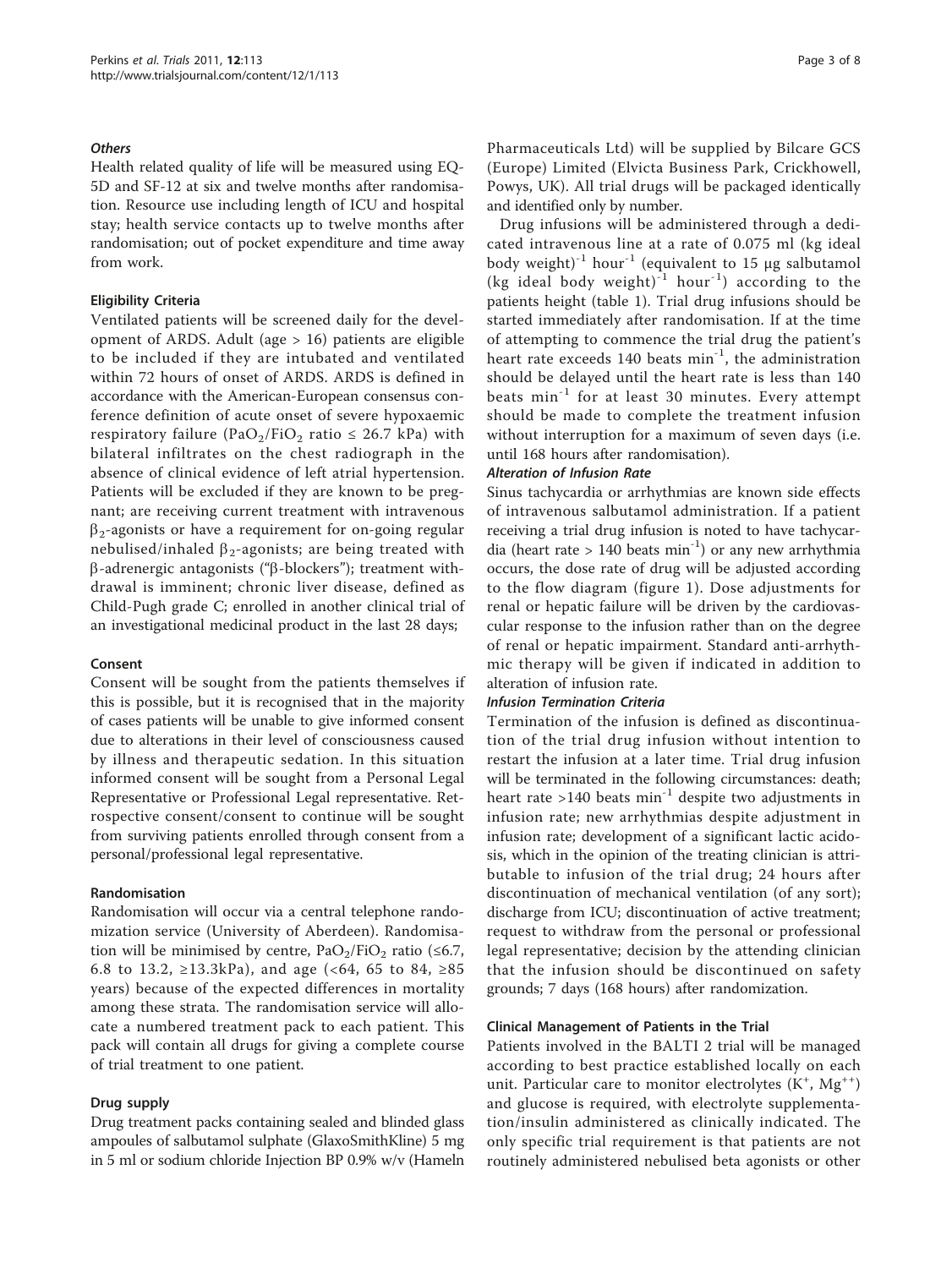| Height (cm) | Male<br><b>IBW</b><br>(kg) | <b>Infusion</b><br>Rate<br>$(ml hr-1)$ | Female<br><b>IBW</b><br>(kg) | Infusion<br>Rate<br>$(ml hr^{-1})$ | Height (cm) | Male<br>(IBW)<br>(kg) | Infusion<br>Rate<br>$(ml hr^{-1})$ | Female<br><b>IBW</b><br>(kg) | <b>Infusion</b><br>Rate<br>$(ml hr^{-1})$ |
|-------------|----------------------------|----------------------------------------|------------------------------|------------------------------------|-------------|-----------------------|------------------------------------|------------------------------|-------------------------------------------|
| 146         | 44.2                       | 3.3                                    | 39.7                         | 3.0                                | 174         | 69.7                  | 5.2                                | 65.2                         | 4.9                                       |
| 148         | 46.0                       | 3.5                                    | 41.5                         | 3.1                                | 176         | 71.5                  | 5.4                                | 67.0                         | 5.0                                       |
| 150         | 47.8                       | 3.6                                    | 43.3                         | 3.2                                | 178         | 73.3                  | 5.5                                | 68.8                         | 5.2                                       |
| 152         | 49.6                       | 3.7                                    | 45.1                         | 3.4                                | 180         | 75.1                  | 5.6                                | 70.6                         | 5.3                                       |
| 154         | 51.5                       | 3.9                                    | 47.0                         | 3.5                                | 182         | 76.9                  | 5.8                                | 72.4                         | 5.4                                       |
| 156         | 53.3                       | 4.0                                    | 48.8                         | 3.7                                | 184         | 78.8                  | 5.9                                | 74.3                         | 5.6                                       |
| 158         | 55.1                       | 4.1                                    | 50.6                         | 3.8                                | 186         | 80.6                  | 6.0                                | 76.1                         | 5.7                                       |
| 160         | 56.9                       | 4.3                                    | 52.4                         | 3.9                                | 188         | 82.4                  | 6.2                                | 77.9                         | 5.8                                       |
| 162         | 58.7                       | 4.4                                    | 54.2                         | 4.1                                | 190         | 84.2                  | 6.3                                | 79.7                         | 6.0                                       |
| 164         | 60.6                       | 4.5                                    | 56.1                         | 4.2                                | 192         | 86.0                  | 6.5                                | 81.5                         | 6.1                                       |
| 166         | 62.4                       | 4.7                                    | 57.9                         | 4.3                                | 194         | 87.9                  | 6.6                                | 83.4                         | 6.3                                       |
| 168         | 64.2                       | 4.8                                    | 59.7                         | 4.5                                | 196         | 89.7                  | 6.7                                | 85.2                         | 6.4                                       |
| 170         | 66.0                       | 5.0                                    | 61.5                         | 4.6                                | 198         | 91.5                  | 6.9                                | 87.0                         | 6.5                                       |
| 172         | 67.8                       | 5.1                                    | 63.3                         | 4.7                                | 200         | 93.3                  | 7.0                                | 88.8                         | 6.7                                       |
|             |                            |                                        |                              |                                    |             |                       |                                    |                              |                                           |

<span id="page-4-0"></span>Table 1 Infusion rate according to height (ideal body weight)

intravenous beta agonists such as isoprenaline. The uncontrolled use of nebulised bronchodilators in the control group will limit the ability of the trial to detect a significant difference in outcomes and the use in the treatment group exposes the patients to a risk of toxicity. There is no definitive evidence at the current time that routine nebulisation of bronchodilators improves outcomes in patients with acute lung injury. In the event of acute bronchospasm, where the clinician feels that a nebulised bronchodilator is required, nebulised ipratropium bromide may be given. If nebulised ipratropium is insufficient to treat the bronchospasm, then salbutamol may be given as a rescue therapy. This will be recorded on the relevant case report form.

There are no specific guidelines for ventilatory management. Clinicians will be encouraged to use a low tidal volume strategy of ventilation based on ideal body weight. Rescue therapies such as high frequency oscillatory ventilation, nitric oxide and extracorporeal membrane oxygenation can be used according to local policy.

### Post Infusion Follow-up

Any patients who remain in the Intensive Care Unit or High Dependency Unit for more that seven days post randomisation (the end of the expected drug infusion period), will continue to be monitored on daily basis until discharged to a ward. The date and place of hospital discharge will be obtained from hospital records.

All patients discharged from hospital will be followedup six and twelve months after randomisation by postal questionnaire. The questionnaire will collect data on disability and health-related quality of life, using the EQ-5D and SF-12 questionnaires.

#### Adverse Event Management

BALTI-2 is recruiting a population that is already in a life-threatening situation, it is therefore expected that many of the participants will experience serious adverse events. Events that are expected in this population and those that are collected as outcomes (e.g. death, organ failure) of the trial will not be reported as SAEs. Other SAEs or SUSARs that occur between trial entry and 30 days after the end of the trial drug infusion will be reported by faxing a serious adverse event log to the trial co-coordinating centre.

#### End of Trial

The trial will end when 1334 patients have been recruited and completed twelve month follow-up. The trial will be stopped prematurely if: mandated by the Ethics Committee or the Medicines and Healthcare products Regulatory Agency (MHRA); following recommendations from the Data Monitoring and Ethics Committee (DMEC); funding for the trial ceases.

#### Sample size

Published estimates of the mortality rate among ARDS patients range from about 34% to 60%. Two cohort studies that included UK data estimated that hospital mortality was 53.9% [[3\]](#page-8-0) (95% CI 49.0, 58.7%) and 60.9% [\[4](#page-8-0)] (95% CI 55.9, 65.9%). However, it is likely that mortality has declined since these studies were conducted (1999) because of the introduction of protective ventilation strategies after the publication of a large RCT in 2000. From unpublished ICNARC data for 2005 [[5\]](#page-8-0), the hospital mortality among 37,726 patients with ARDS in the UK was 41.2%. The primary outcome for BALTI-2 is 28-day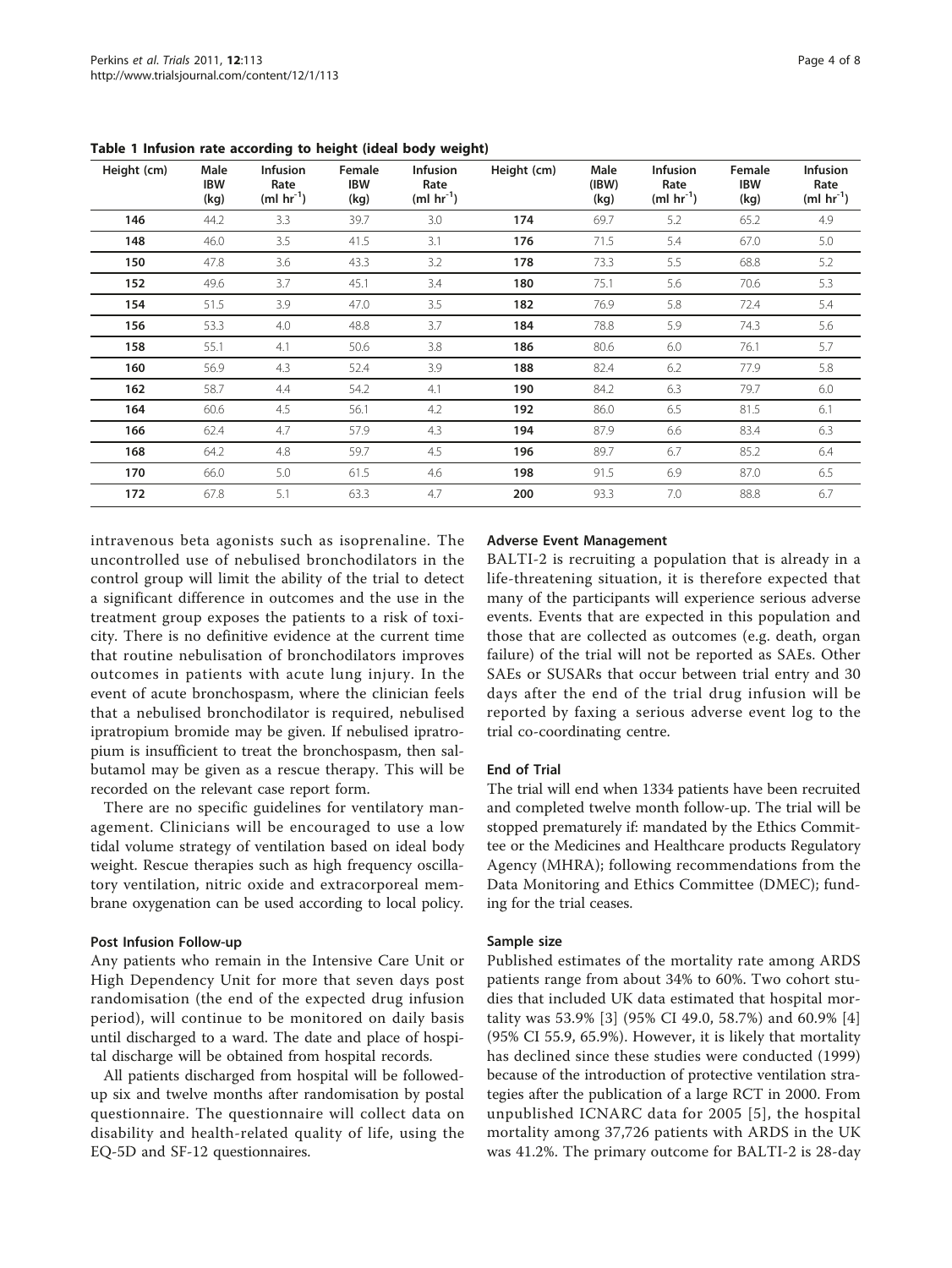<span id="page-5-0"></span>

mortality, which is likely to be similar to or slightly higher than hospital mortality because most deaths will occur in ICU within a short period after randomisation, and most patients leave hospital before 28 days. In BALTI-1 the placebo group 28-day mortality rate was 67% (95% CI 0.45, 0.83). A reasonable conservative estimate of the 28-day mortality to be expected in BALTI-2 is 40-50%.

Losses to follow-up for the primary outcome are expected to be very low; in the recently-completed

PAC-Man trial 2.4% of recruited patients were lost (mainly because of withdrawal of consent) between randomisation and hospital discharge. We have therefore conservatively assumed a 3% loss of patients for the primary outcome. Table [2](#page-6-0) shows the sample sizes necessary for 80% and 90% power to detect a real risk ratio of 0.80 between the salbutamol and placebo arms, using a significance level of 0.05.

We will adopt a target sample size of 1334, which will give 90% power to detect a risk ratio of 0.8 if the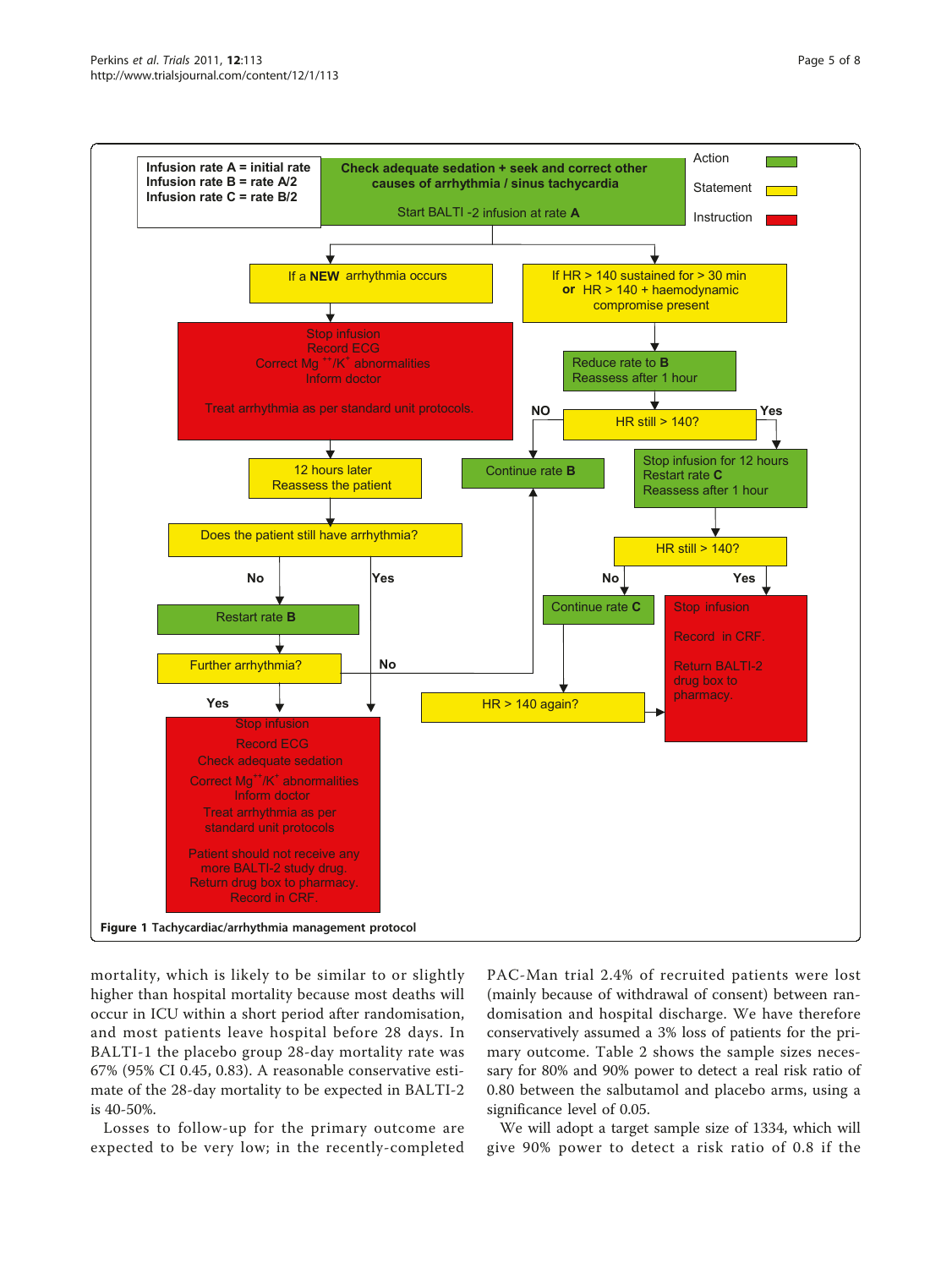<span id="page-6-0"></span>Table 2 Required sample sizes for 80 and 90% power, RR 0.80, 3% losses

|     | Placebo mortality Salbutamol mortality | 80% power 90% power |      |
|-----|----------------------------------------|---------------------|------|
| 40% | 32%                                    | 1164                | 1558 |
| 42% | 33.6%                                  | 1076                | 1440 |
| 44% | 35.2%                                  | 998                 | 1334 |
| 46% | 36.8%                                  | 926                 | 1238 |
| 48% | 38.4%                                  | 860                 | 1148 |
| 50% | 40%                                    | 798                 | 1068 |

placebo group mortality rate is 44%, over 85% power if it is 40%, and more than 90% if it exceeds 44%. The 28 day mortality in the placebo group will be monitored (via the DMEC), to ascertain whether the assumptions made in the sample size calculations are correct. If not, the DMEC will advise on modification to the sample size.

### Statistical Analysis

Mortality at 28 days post-randomisation will be compared between the groups by the risk ratio and 95% confidence interval. Time to death will also be analysed, using survival analysis methods. The groups will be compared using the hazard ratio and its 95% confidence interval from a Coxproportional hazards model, and a Kaplan-Meier curve will be used for illustration. The proportional hazard assumption across treatment arms will be checked graphically using a log-cumulative hazard plot. This analysis will be repeated when the long term data are analysed, which will include survival to 12 months for all participants. Dichotomous outcomes (death in ICU, death in hospital, tachycardia, arrhythmia and other side effects) will be compared using risk ratios and 95% confidence intervals. For continuous outcomes (duration of ICU and hospital stay, ventilator-free days and organ failure-free days), mean differences and 95% confidence interval will be presented. Time to event outcomes (length of hospital and ICU stay) will be analysed by survival methods and compared using a hazard ratio and 95% confidence interval. The SF-12 physical and mental component scores will be calculated according to the standard methods [[1](#page-8-0)], and compared between the groups by the mean difference and 95% confidence interval. The EQ-5D will be scored according to the UK valuation model [\[2,3](#page-8-0)], and presented as the difference in means between the groups with 95% confidence interval.

Four subgroup analyses are planned to analyse whether the treatment effect is modified by age, severity of hypoxaemia before randomisation, aetiology of ARDS, or APACHE II score. Subgroup analyses will be conducted for the primary outcome only. It is proposed to replace the APACHE II score with the APACHE II mortality risk, which is calculated from the APACHE II score but also takes into account the underlying condition. APACHE II scores do not correlate well with mortality risk as similar scores may occur in patients with different conditions who have different risks of mortality. This means that APACHE II score is unlikely to be predictive of outcome or of treatment effect. The mortality risk incorporates the underlying condition and is a better measure of a patient's "sickness". It is therefore more plausible that mortality risk could have a treatment-modifying effect, and it is preferable to explore this variable's relationship to treatment effect. However, APACHE II score will be retained in the table of baseline characteristics as a descriptor of the population recruited to the trial. For aetiology of ARDS, the ratio of risk ratios in the direct and indirect aetiology subgroups will be calculated, with its 95% confidence interval [\[6\]](#page-8-0). We will not attempt any analysis of subtypes of direct and indirect aetiologies because the number of patients available is too small and there is a risk of misleading results. The other three subgroup-classifying variables are continuous. Although the BALTI-2 protocol specified categorisations for these variables, it is proposed to adopt a different approach because there are problems with categorising continuous variables. First, there is no clear biological rationale behind any cut-points, and attempting to use data-driven procedures to derive "optimal" cut-points is liable to be seriously misleading. Second, there is good evidence that any form of categorisation of continuous variables is potentially misleading, and better methods are available [[7,8](#page-8-0)]. For these reasons, the potential treatment-modifying factors will not be categorised. Instead, we will use a regression approach to model the interaction between the continuous baseline variables and outcomes in each group. Categorisations of age, severity of hypoxaemia and APACHE II score will be retained in the table of participants' characteristics, to facilitate comparison of the randomised groups. If there appear to be baseline imbalances that could affect the comparison between the groups, exploratory analyses will be conducted, adjusting for these.

### Economic Evaluation

Two economic analyses will be undertaken to calculate the expected incremental cost effectiveness of IV salbutamol compared to standard care in the treatment of patients with ARDS, admitted to ICUs in the UK.

A within-trial cost effectiveness analysis comparing the costs and outcomes of patients in each arm of the trial at 12 months. The perspective for this analysis will be that of the NHS and Social Services. The primary outcome for this analysis will be the Quality Adjusted Life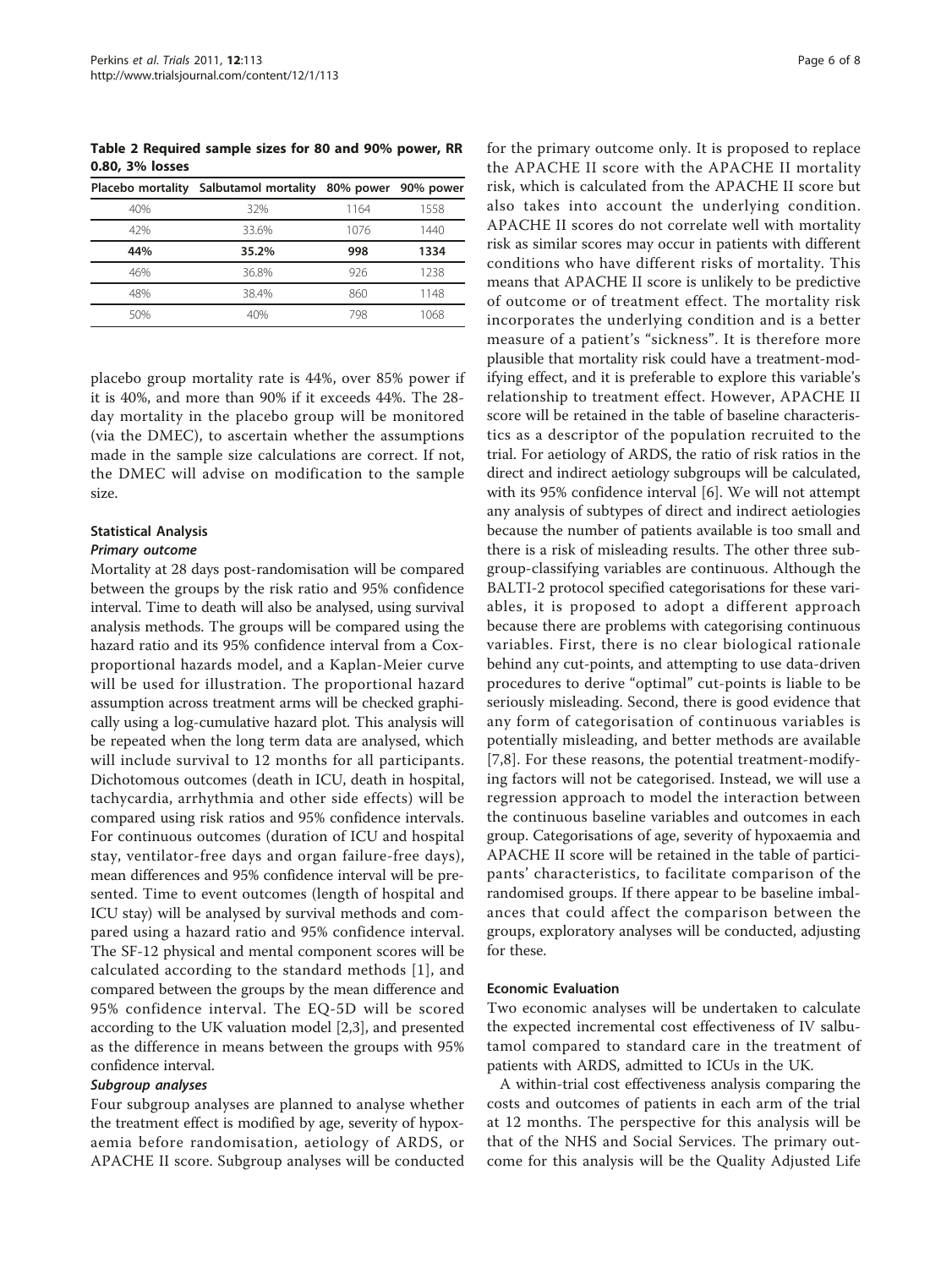Years (QALY's). Utilities will be measured using the EQ-5D at 6 and 12 months follow-up. Within ICU resource use will be identified through a detailed costing study undertaken at a sample of ICUs recruiting to the trial. Use of other hospital services will be abstracted from the trial CRFs. Use of primary, community and social care services will be recorded via a patient diary completed at six and 12 months follow-up. Particular effort will be made to identify place of residence at 12 months follow-up and whether this is funded by health, social services or privately. Out of pocket expenditure and time away from work data will also be collected using the same patient diary. Unit costs will be obtained from national sources such as the NHS reference costs and the PSSRU Unit Costs of Health and Social Care ([http://](http://www.pssru.ac.uk/) [www.pssru.ac.uk/\)](http://www.pssru.ac.uk/). Where national costs are not available, unit costs will be identified in consultation with finance departments of trusts recruiting to the trial. Parameter uncertainty will be addressed using probabilistic sensitivity analysis. Outputs from the analysis will include the expected incremental cost effectiveness ratio (ICER), a scatterplot on the cost effectiveness plane, cost effectiveness acceptability curve and incremental net benefit assuming lambda =  $£20,000$  per QALY.

As there is potential for a difference in mortality between the groups, a lifetime horizon is required to fully capture the cost and benefits of IV salbutamol compared to usual care. Therefore, we will construct a cost effectiveness model with a lifetime time horizon. This will model the expected long term difference in QALY's lived and health and social care resource utilised by two hypothetical cohorts of patients with ARDS; one treated with IV salbutamol the other not. The age distribution of these cohorts will reflect the age profile of ARDS patients actually seen in UK ICUs. Life expectancy post hospital discharge will be modelled using national age specific life expectancy data adjusted to reflect published evidence on the reduced life expectancy of ICU 'survivors'. Long- term quality of life will be estimated using published age-specific utility data adjusted to reflect any published evidence of a divergence in health related quality of life in ICU 'survivors'. In the absence of evidence to the contrary, the model will assume that the treatment modality does not impact upon the long terms non-ARDS-related health care costs. Costs and outcomes will be discounted in line with best practice recommendations at the time of the analysis. Parameter uncertainty will be addressed using probabilistic sensitivity analysis. Outputs from the analysis will include the expected ICER, a scatterplot on the cost effectiveness plane, cost effectiveness acceptability curve and incremental net benefit assuming lambda = £20,000 per QALY.

#### Trial oversight

The day to day management of the trial will be undertaken by a trial management group comprising chief investigator, co-investigators and the trial team. Trial oversight will be provided by a Trial Steering Committee comprised of investigators and independent members. The committee will advise upon major decisions such as a need to change the protocol for any reason; monitoring and supervising the progress of the trial; Reviewing relevant information from other sources; Considering recommendations from the Data monitoring and ethics committee (DMEC); Informing and advising on all aspects of the trial.

An independent DMEC will be appointed. They will be responsible for monitoring data accumulating from the trial. Interim analyses are anticipated to take place every 12 months during the period of recruitment, or more frequently if requested by the DMEC. The DMEC will advise the Chairman of the Steering Committee if, in their view, the randomised comparisons have provided both (i) 'proof beyond reasonable doubt' that for all, or some, the treatment is clearly indicated or clearly contra-indicated and (ii) evidence that might reasonably be expected to materially influence future patient management. Following a report from the DMEC, the Steering Committee will decide what actions, if any, are required. Unless the DMEC request cessation of the trial the Steering Committee and the collaborators will remain ignorant of the interim results.

#### List of Abbreviations

ALI: Acute lung injury; APACHE II: Acute physiology and chronic health evaluation II; ARDS: Acute respiratory distress syndrome; CI: Confidence interval; CONSORT: Consolidated Standards of Reporting Trials; CRF: Case report form; CTA: Clinical Trials Authorisation; CTU: Clinical Trials Unit; CXR: Chest X-ray; DMEC: Data Monitoring and Ethics Committee; EQ-5D: EuroQol 5 dimension questionnaire; GCP: Good Clinical Practice; ICNARC: Intensive Care National Audit and Research Centre; ICU: Intensive Care Unit; ISRCTN: International Standardised Randomised Controlled Trial Number; IV: Intravenous; MHRA: Medicines and Healthcare products Regulatory Agency; NHS: National Health Service; QALY: Quality adjusted life years; SAE: Serious adverse event; SF-12: Short form 12 questionnaire; SUSAR: Suspected unexpected serious adverse reaction; VFD: Ventilator free days.

#### Acknowledgements

We are grateful for the support and assistance of the following people: Jocelyn Bell, Vicky Barber, Sue Dale, Rinat Ezra, Hayley Johnson, Tariq Latif, Teresa Melody, Danny McAuley, Hannah Reah, Inga Rudders, and David Thickett Funding

The study has been supported by grants from the Medical Research Council and Intensive Care Foundation. GDP is funded as an NIHR Clinician Scientist. Independent trial steering committee members

Dr Simon Baudouin (Chair), Critical Care Consultant, University of Newcastle Prof Brian Cuthbertson, Department of Critical Care Medicine, Sunnybrook Health Sciences Centre, Toronto

Prof Kathy Rowan, Director of ICNARC, Tavistock House, London Mr Barry Williams, Chairman CritPal (Patient representative group) Data Monitoring and Ethics Committee

Prof Keith Wheatley, Co-director Birmingham Clinical Trials Unit, Birmingham Prof Julian Bion, Professor of Intensive Care Medicine, University of Birmingham